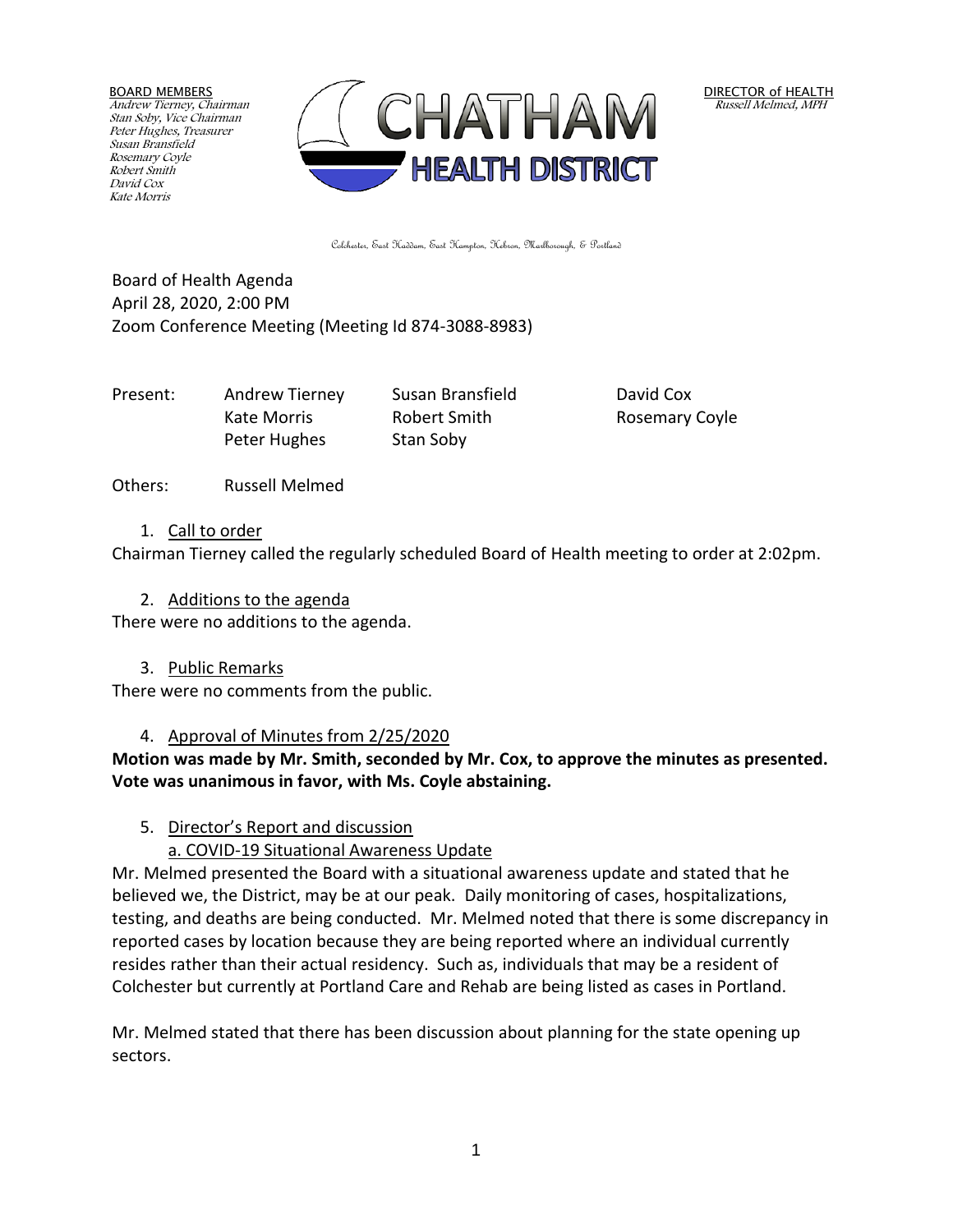# b. Staffing

Mr. Melmed introduced our new Chief Sanitarian, Ryan McCammon. Mr. McCammon was hired just prior to the COVID-19 events. Mr. McCammon gave the Board a brief background on his environmental health career and our current field staffing assignments and operations. Mr. Melmed praised Mr. McCammon for his acclimation to the District and his handling of updating policy and procedures to comply with COVID-19 and keeping staff working in a safe environment.

# c. COVID-19 related operational changes

Mr. Melmed stated that although the main office has not "closed" it is closed to the public and being minimally staffed. All applications are being accepted via mail. Phone calls to the main office are being retrieved remotely. Environmental health applications remain steady. Food service inspections have been stopped temporarily for staff safety, unless there is an emergency. All food establishments have been contacted via telephone for status updates and to ensure they were all aware of resources available.

Mr. Melmed stated that Kristi St. Jean has assumed the role of website manager. Ms. St. Jean has been updating the website with pertinent COVID information and links.

Mr. Melmed stated that Vickie Han has been spending all of her time contact tracing. Ms. Han has had contact with every person that has tested positive.

Mr. Melmed noted that we have spent approximately \$16,000 through the month of March in overtime expenses. This amount includes our PHEP contractor. Mr. Melmed stated that we have submitted for crisis management funding for this overtime.

Mr. Melmed stated that Tina Lanzi has been continuing working the financials but has also assisted with Planning and Logistics in daily updates and PPE distribution.

Mr. Melmed stated that Jaime Ellis developed a tracking system for PPE. Ms. Ellis created a request form that is submitted from entities such as; Fire/EMS, primary care physicians, home health care, long term care facilities. There is also a chain of custody form that each entity signs indicating the equipment they are receiving.

Mr. Melmed stated that Liz Davidson has been working in developing guidance documents for food service establishments and multi-unit housing developments as well as environmental field work.

Mr. McCammon and Jim Karrenberg have been working on procedures and policies for normal operations to continue while keeping everyone safe.

Brief discussion was held regarding replenishing the PPE stockpile that has been depleted. Mr. Melmed stated that the plan is to retain a certain percentage for PPE for possible mass vaccination clinic. There was also discussion regarding FEMA reimbursement.

d. PPE Distribution Previously discussed.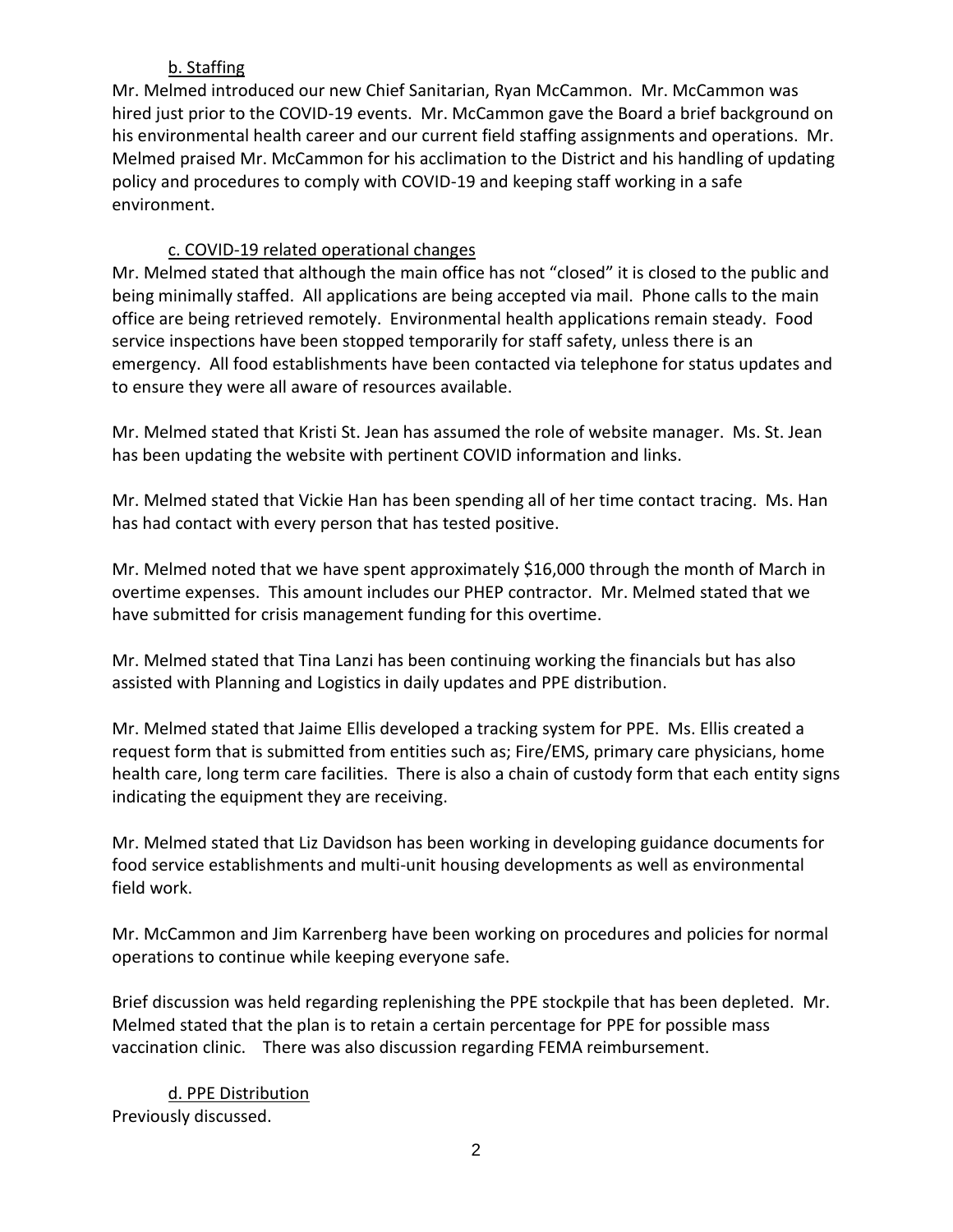### e. COVID-19 vaccination or medication dispensing

Mr. Melmed stated that there are two locations identified in our plan for mass vaccination clinics, Bacon Academy and Portland High School. A walk thru was recently conducted at each location and the plan is being updated. Mr. Melmed noted that we do not have the staffing currently to conduct a full mass vaccination. Volunteers are being directed to the CT Responds website to register. In the event that we would open a clinic, we would request assistance.

Discussion was held regarding planning for a second wave of COVID-19 in the fall.

### f. YTD expenditure and revenue

Mr. Melmed stated that environmental fees are on track. Mr. Melmed noted that the estimated fees for temp events will be down. Mr. Melmed noted that the approval of the transfer from the undesignated fund balance to sick and vacation payout will zero out that line item. Mr. Melmed anticipates coming in slightly under budget for personnel costs. Brief discussion was held regarding crisis funding covering the cost of overtime and possible FEMA funding.

Mr. Melmed stated that much of his time during this pandemic has been spent talking and helping businesses, residents, municipal departments and other individuals, through the guidance being put out. Brief discussion was held regarding monitoring and enforcing mask wearing, out of state self-isolation, and campground openings.

#### 6. New Business

# **Motion was made by Mr. Hughes to add 6.d. Appointment of Auditor to the agenda, seconded by Mr. Smith. Vote was unanimous in favor.**

#### a. Extension of Salon/Cosmetology establishment licenses

Mr. Melmed stated that salon/cosmetology licenses are due to expire June 30. Due to the order of closure of the establishments, Mr. Melmed recommended licenses be extended and fees be prorated for the time of ordered closure.

**Motion was made by Ms. Bransfield, seconded by Ms. Coyle, extend the current licenses for the amount of time of the ordered closure. Vote was unanimous in favor.**

## **Motion was made by Mr. Cox, seconded by Ms. Coyle, to prorate the fee for license renewal of salon/cosmetology establishments. Vote was unanimous in favor.**

## b. CHD role in plans to ease COVID-19 restrictions

Brief discussion was held regarding the operations of transfer station, planning for opening of municipal departments, and establishing a District "re-entry" committee. As re-opening of operations is a priority for all Board members, consensus was made to include an agenda item for planning of re-opening of municipal offices.

#### c. Director of Health annual performance review

Brief discussion was held regarding coordinating with the Personnel Committee to prepare and conduct a review of the Director of Health.